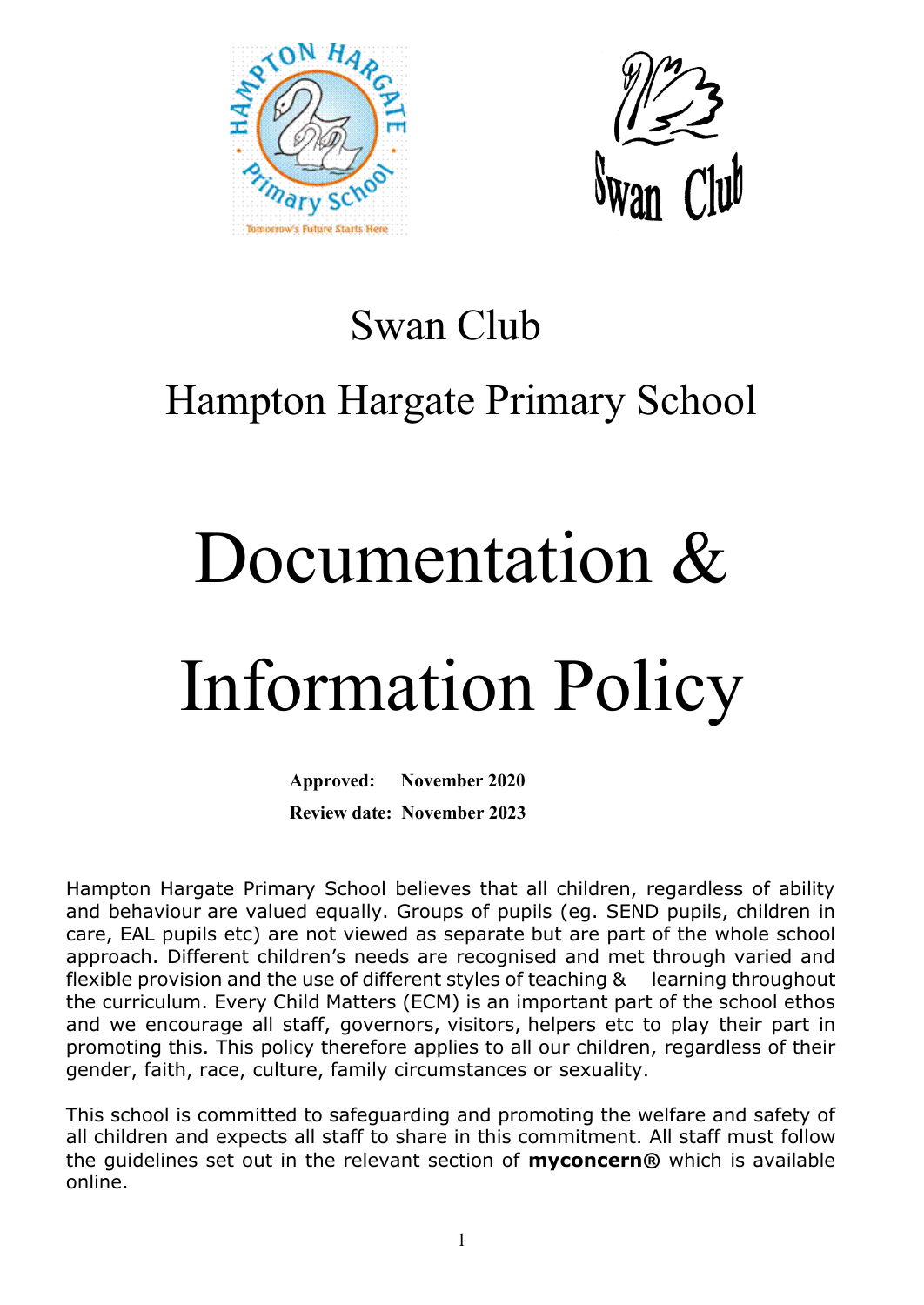#### **The Club recognises the importance of maintaining up to date and accurate records, policies and procedures necessary to operate safely, efficiently and in accordance with the law.**

The Club is also aware of its obligations with regard to the storing and sharing of information under the Data Protection Act 1998, and is committed to complying with its regulations and guidance. The Manager and staff are aware of the implications of the Data Protection Act 1998 in so far as it affects their roles and responsibilities within the Club.

The Club is committed to a policy of openness with parents/carers with regard to its policies and procedures and the information that the Club holds on their child. Records and information will be made available to parents/carers on written request unless subject to an exemption. If for any reason a request is going to be refused, then this decision, and an explanation, will be communicated in writing.

#### **Record Keeping**

Ordinarily, information kept on a child will include:

- Birth name (along with any other name the child is known by).
- Date of birth.
- Gender.
- School attended.
- Ethnic background.
- Religion.
- Languages spoken.
- Home address and telephone number(s).
- Name(s) of person(s) with parental responsibility.
- Parents or carers place of work and contact number(s).
- Any other emergency contact names and numbers.
- Family doctor's name, address and telephone number.
- Health visitor's name, address and telephone number (if applicable).
- Details of any special health issues (including a special educational needs or physical disability statement).
- Details of any special dietary requirements, allergies and food and drink preferences.
- Names of people authorised by parents/carers to collect children.

• Any other information relating to the child deemed by staff or parents/carers to be relevant and significant.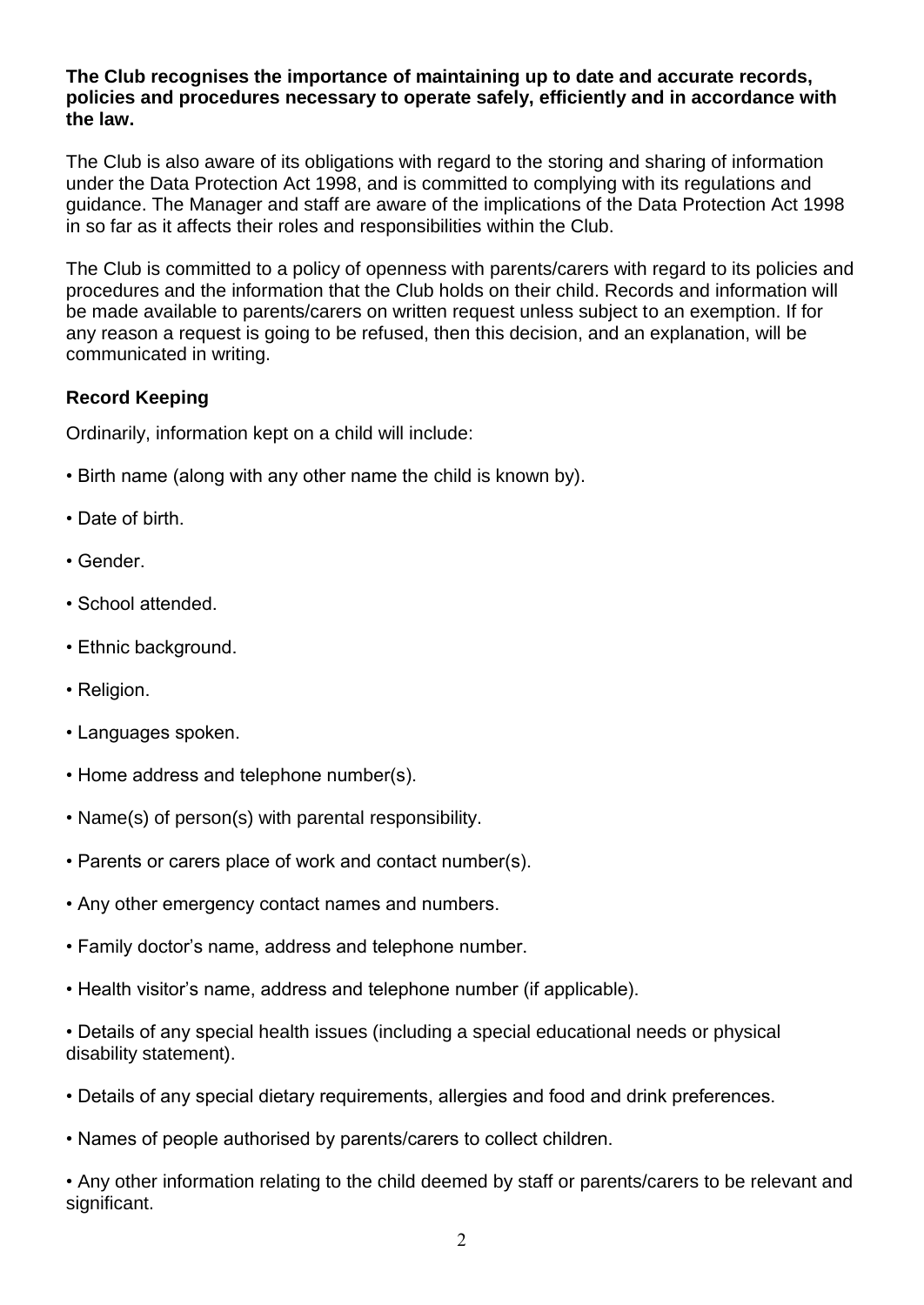Additionally, and in accordance with our policies and procedures, the following records and information will be stored and maintained by the Club:

• An up to date record of all the staff, students and volunteers who work at the Club, including their name; address; telephone number; DBS check; references; employment details and any other information (such as their Personal Development Plan) accrued during their time spent working at the Club will be held by the School Office Manager.

• The daily attendance registers, as set out in the Arrivals and Departures policy.

• An up to date waiting list with details of all children waiting for a place at the Club, as set out in the Documentation and Information policy.

• Records of the activities planned and implemented by the Club.

• Records of any medication being held by staff on behalf of children in the Medication Record Book (in accordance with the Health, Illness and Emergency policy).

• Records of signed Emergency Medical Treatment Forms, giving parental authorisation for staff to consent to emergency treatment for children (in accordance with the Health, Illness and Emergency policy).

• An Inventory Record of all equipment owned or used by the Club.

• A fully completed and up to date First Aid Book, Behaviour and Incident Record Book.

• Additionally, a regularly updated version of the admissions list will be kept off the premises, but close by, in case of an emergency, such as a fire.

Information and records held on children will be kept in a locked file, access to which will be restricted to the Manager and one other designated member of staff.

The Manager has overall responsibility for the maintenance and updating of children's records and ensuring that they are accurate.

All required records relating to individual children are maintained and retained for one year after children last attended the Club. This rule will be disregarded where regulations and guidance from Ofsted or other statutory agencies overrides it.

#### **Notification of Changes**

The Club recognises its responsibilities in keeping children, parents/carers, staff and Ofsted informed of any changes to the running or management of the Club that will directly affect them.

Wherever possible, if changes are to be made, affected parties will be given as much warning as possible. In the case of proposed changes that are of considerable scope or importance, the Club will facilitate consultation with the affected groups or individuals.

In the following cases, it is mandatory for the Club to inform Ofsted at the earliest possible opportunity:

• Any significant change to the premises.